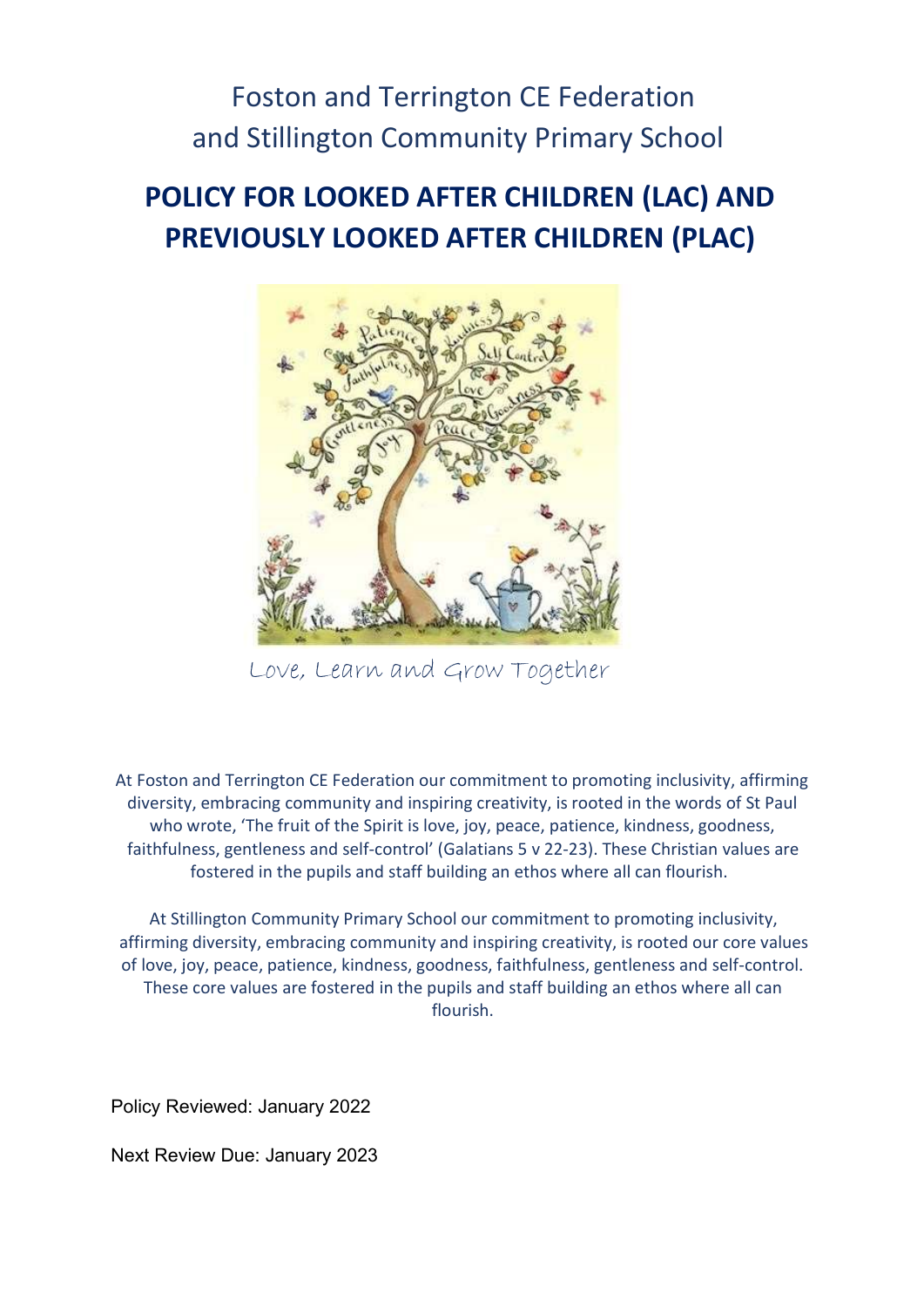## Purpose

At Foston and Terrington CE Federation and Stillington Community Primary Schools we will ensure that looked after children (LAC) and previously looked after children (PLAC) have access to excellent educational provision and are prioritised for additional support through school-based interventions to achieve as well as possible, in accordance with the  $DfE$ Designated teacher for looked-after and previously looked-after children Statutory guidance for local-authority maintained schools carrying out duties for looked-after and previously looked-after children. 28th February 2018.' and in line with the schools' vision and values.

To achieve that purpose, we will work with NY Virtual School, who deliver their support in accordance with the DFE Promoting the Education of Looked After Children Raising the attainment of Looked After Children Feb 2018

Eligible children include those who:

- are in Local Authority Care in England
- have been Adopted from Care in England or Wales
- have left Care under a Special Guardianship Orders (SGOs)
- have left Care under a Child Arrangement Order (formally known as a Residence Order).

Our schools have a statutory duty to work with the Local Authority and other partner agencies in accordance with corporate parenting principles- see legal framework. The local authority has a statutory role to play for all Looked After Children in its care and acts as a Corporate Parent. The Children Act 2004 promotes co-operation between relevant parties and confers a duty on relevant parties to co-operate with the Local Authority. For further clarity, refer to the Legal Framework below.

Our School as part of its role as the Corporate Parent, will also promote the educational attainment, achievement, progression and welfare of Previously Looked After Children attending educational placements, regardless of where they live. The Designated Teacher's role extended to Previously Looked After Children in 2018.

#### Rationale

Looked After Children and Previously Looked After Children are together, one of the most vulnerable groups in society. The majority of Looked After and Previously Looked After Children have suffered a disrupted childhood and experienced Adverse Childhood Experiences. It is nationally recognised that this leads to a considerable educational underachievement; often lower exam success rates in comparison with the general population. Fewer Looked After Children and Previously Looked After Children progress to Higher Education or follow progression pathways that will lead to future economic success and wellbeing.

School staff are committed to the values of supporting every Looked After Child and young people in our school regardless of whichever authority is responsible for them. We endeavour to develop best practice in improving attendance, attainment and progress of their education and wellbeing by removing barriers to learning, understanding attachment and trauma needs, building resilience, self-esteem and providing a supportive school environment and evidence-based interventions to support their outcomes.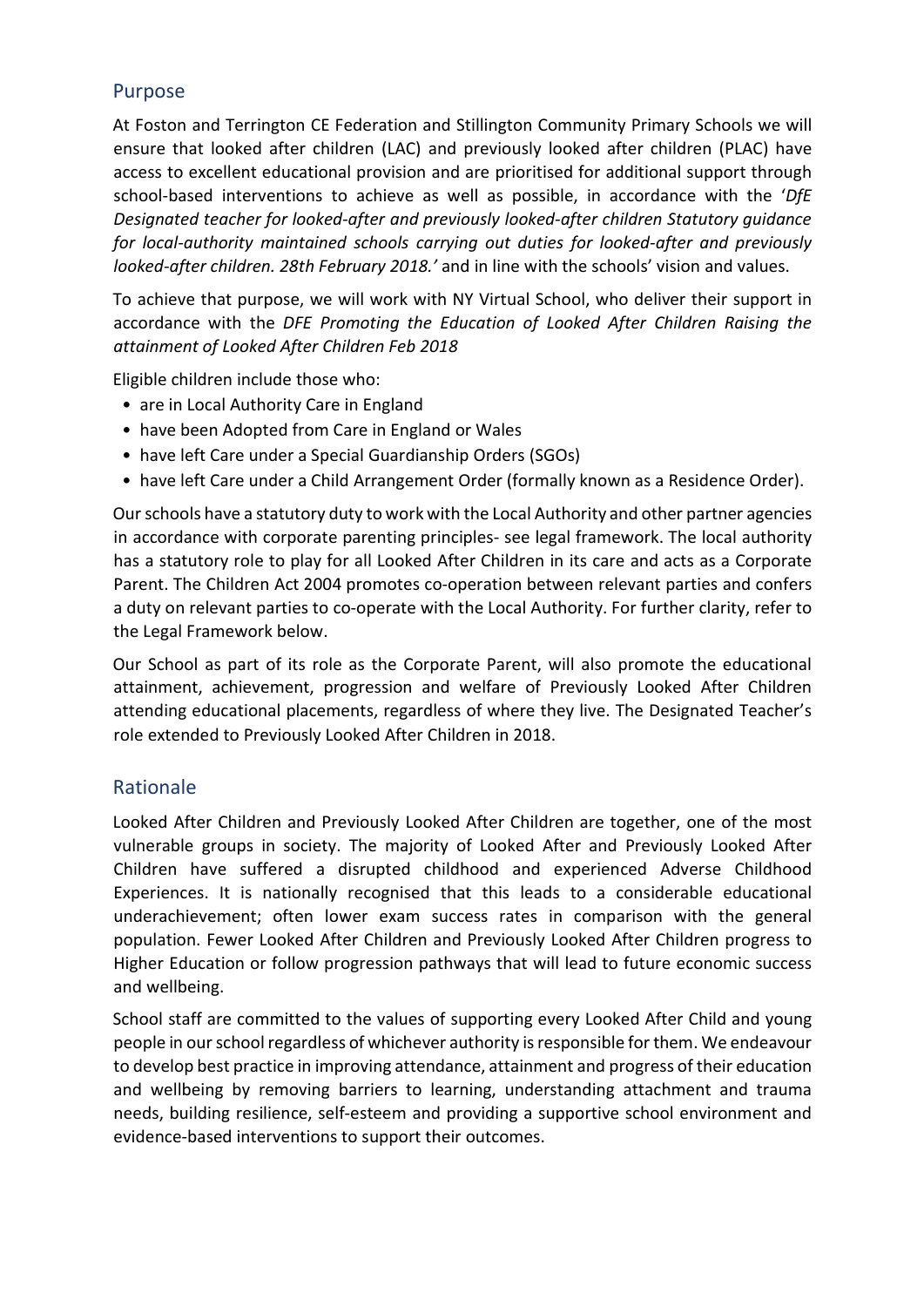We aim to remove any barriers and if Looked After Children or Previously Looked After Children have any have specific difficulties in transport and attendance, doing homework, getting parental consent for activities, obtaining funding for extra activities, obtaining correct uniform and equipment, as a school we will support as fully as possible.

## Belonging

Our school will provide a "safe and affirming place for children where they can develop a sense of belonging and feel able to trust and talk openly with adults about their problems" (Mental Health and Behaviour in Schools, 2018 p13).

Every designated teacher and members of the wider school family will provide 'Love and a sense of belonging' to our looked after and previously looked after children; listening and advocating for them, 'good enough for my own child'.

## Reasonable adjustments

We acknowledge that some pupils will need reasonable adjustments. We will work with the Virtual School and outside agencies to develop custom and practice, which serves to provide reasonable adjustments, a graduated response and equity for all members of the school community.

# Developing Positive Relationships

We believe in developing relationship-based practice which values the members of all of the school community. We will work towards developing a Relational Behaviour Policies and will support school who wish to develop these policies.

We are committed to enhancing the achievement and welfare of our pupils by prompting in the following ways:

- Ensuring an appropriately trained Designated Teacher, with a Senior Leadership role, is appointed to be responsible for all Looked After children.
- All pupils who are Looked After will have termly Personal Education Plan (PEP) meetings each academic year. Those attending the PEP meeting will be the Designated Teacher from our school, the Virtual School representative, the child's social worker, the child's foster carer and where appropriate the child.
- A representative from the school who knows the child will attend the Looked After Care Reviews.
- At these meetings we will identify the child's individual needs and the support they require.
- It is best practice that all Previously Looked After Children also have a meeting similar to a PEP each term.
- Having high expectations for the staff to use Trauma Informed Practice to support and meet the needs of the children and young people.
- Having high expectations for the child and ensuring equal access to a balanced and broadly based education.
- Recording, monitoring, and improving the academic achievement of the child in addition to their health and wellbeing.
- Achieving stability and continuity.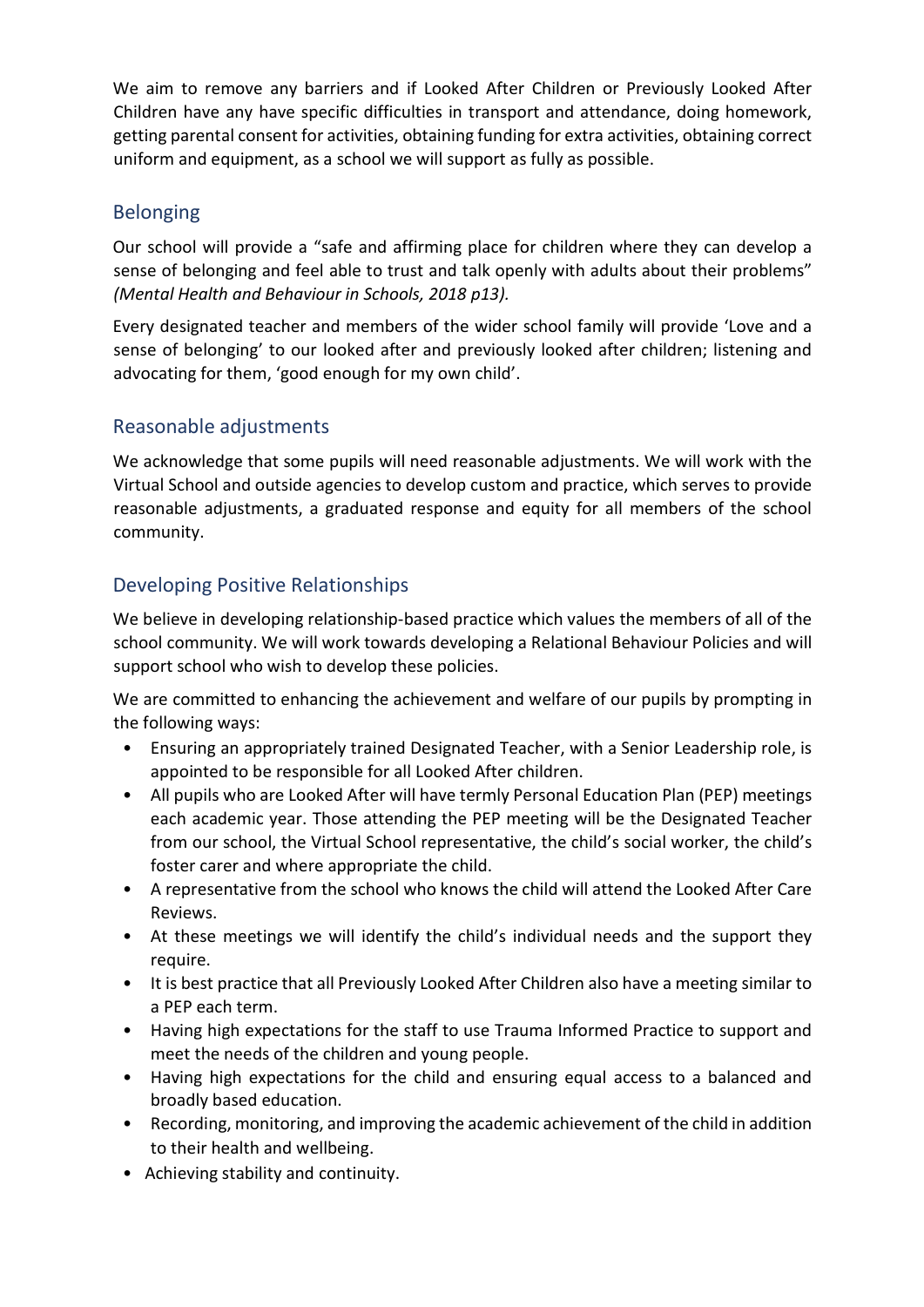- Prioritising reduction in exclusions, understanding the effects of unintentional retraumatisation by using certain behaviour mechanisms and promoting attendance.
- We are mindful to avoid 'Informal' or 'unofficial' exclusions, such as sending a pupil home 'to cool off', regardless of whether they occur with the agreement of parents or carers, as this is unlawful. Any exclusion of a pupil, even for short periods of time, will be formally recorded (we will refer to the Exclusions Guidance for advice).

 Promoting good communication between all those involved in the child's life and listening to the child.

- Maintaining and respecting the child's confidentiality wherever possible, but ensuring that necessary information is shared with all staff, including lunchtime supervisors (who support children in unstructured social times).
- Ensuring staff awareness of, and sensitivity to, the difficulties and educational disadvantages of Looked After Children and seek the child's care 'story' from their Social Worker.

# The Responsibility for Looked After and Previously Looked After Children in **School**

It is important that all teaching staff who are in contact with a Looked After Child or young person are aware that he/she is in the care of the Local Authority. The responsibility for the transfer of this information should be that of the Head Teacher and/or the Designated Teacher for Looked After Children and Previously Looked After Children.

It is entirely appropriate for Learning Support Assistants, Midday Supervisors and Wrap Around Care staff, to have knowledge that the young person is being looked-after only when they are directly involved in the teaching of the young person or the direct supervision of them during breaks and lunch times. They should be made aware that this is confidential information and should not be discussed with non-school staff members.

In the absence of the usual class teacher, some information regarding the child's circumstances should be shared with the teacher covering the class. The extent of this sharing should be determined by the Head Teacher or the Designated Teacher for Looked After and Previously Looked After Children.

At Foston and Terrington Federation and Stillington School, the Designated Teacher for Looked After Children and Previously Looked After Children is: Mrs Sarah Moore (HT)

The Role of the Designated Teacher for Looked After and Previously Looked After Children Within School for Individual Looked After Children:

- To monitor and have high expectations of the possible educational progress, attainment and attendance of Looked After Children and Previously Looked After Children.
- To include targets on the performance of Looked After Children and Previously Looked After Children within the School Development Plan and to deliver a report annually on the performance of the cohort to the governing body.
- Ensure that the Pupil Premium Plus+ is targeted at improving attainment and achievements. The impact of the Pupil Premium Plus Grant for Looked After and Previously Looked After Children should not be contained within the school's website document due to the confidential nature of the cohort involved.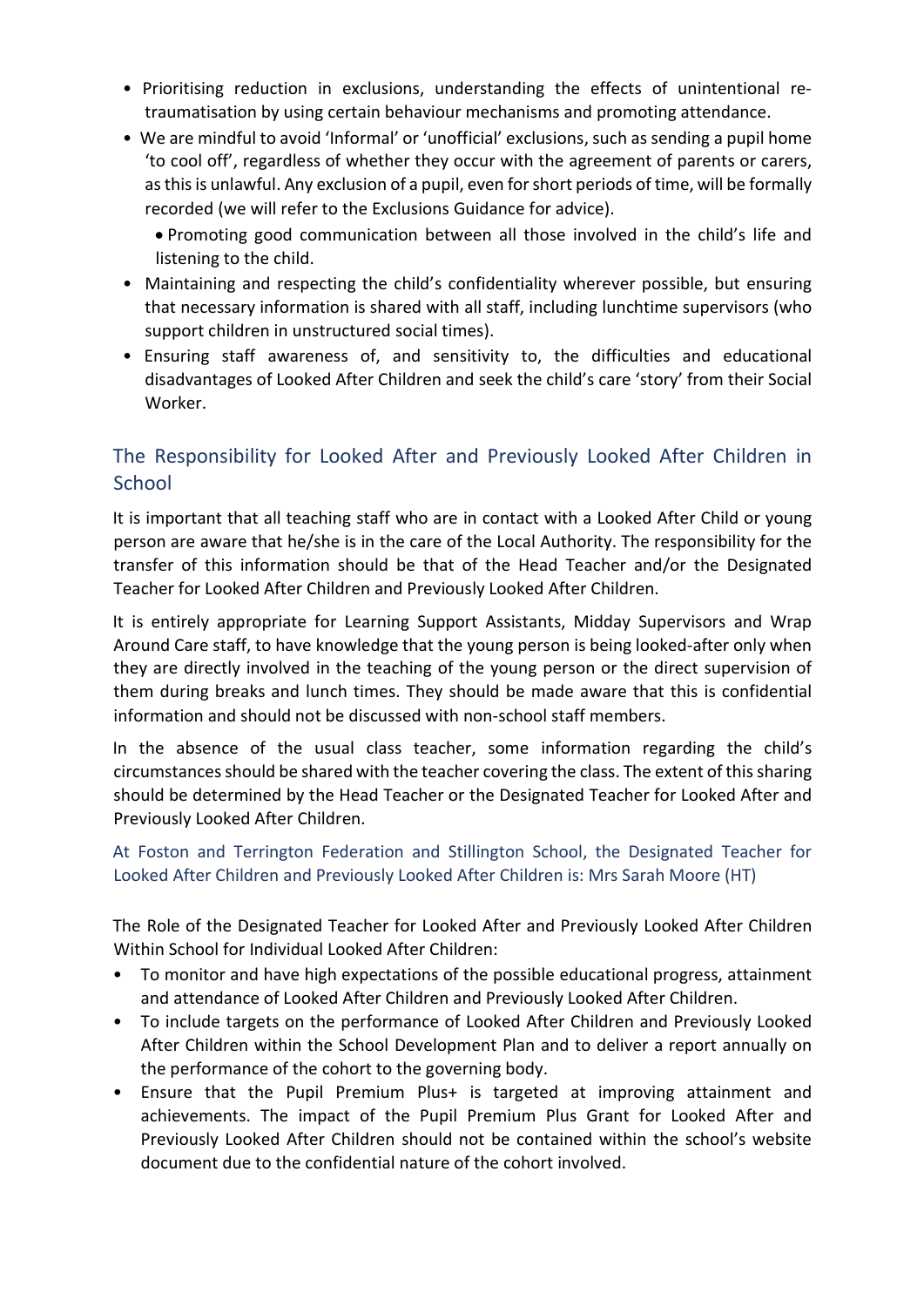- To help ensure that each Looked After Child has a Personal Education Plan (the PEP should be initiated by the young person's social worker from the Authority responsible for them). The PEP sets out appropriate targets and support available;
- To care and provide support for the Looked After and Previously Looked After Children, as a good corporate parent, 'good enough for my own child?'.
- To act as an advocate for Looked After Children and Previously Looked After Children;
- To ensure that all staff, both teaching and non-teaching (including Midday Supervisors and Wrap Around Care staff), have an understanding of the difficulties, educational disadvantage, trauma, attachment disorder, anxiety and other mental health issues faced by Looked After and Previously Looked After Children and that staff understand the need for positive systems of support to overcome them;
- To inform members of staff of the general educational needs of Looked After Children and Previously Looked After Children, and to promote the involvement of these children in school homework clubs, extra-curricular activities, home reading schemes, school councils, etc., in order to extend their support network and life experiences.
- To develop and monitor systems for liaising with the team around the child; forming close working relationships with parents, guardians, carers, social workers, health professionals and the Virtual School;
- To hold a supervisory brief for all Looked After Children and, where appropriate, Previously Looked After Children, e.g. to ensure that they are aware of the 'story' of the Child and their subsequent needs. It is important to be aware that some Looked After Children and Previously Looked After Children do not want all adults or peers to know about their accommodation or care status and we need to be sensitive about the individual's situation;
- To celebrate the success of all Looked After Children and Previously Looked After Children.
- To enable the child to make a contribution to the educational aspects of their care plan;
- To support the child or young person in ensuring they have an appropriate adult who will attend school events e.g. parents' evenings, sports, drama events to provide support and encourage them to be part of the school community.
- To support the child or young person in completion of homework tasks; for example to provide time, support and space in school and to ensure the tasks are differentiated appropriately.
- Liaison with other Partners
- To liaise with the Designated Safeguarding Lead responsible for monitoring children on the Child Protection Register, ensuring all Looked After Children and Previously Looked After Children in school are safeguarded;
- To liaise with the school officer responsible for making links with mental health services where there is such an officer.
- To attend Looked After Children reviews and to partner with the Independent Reviewing Officer (IRO) to co-ordinate the education discussion within Looked After
- Children review meetings, so that the Personal Education Plan can inform the child's Care Plan;
- To attend or arrange for the most appropriate member of staff to attend and to fully contribute to Looked After Children care review meetings and PEP meetings;
- To complete and regularly update the Education and Designated Teacher's sections of the PEP on the ePEP system;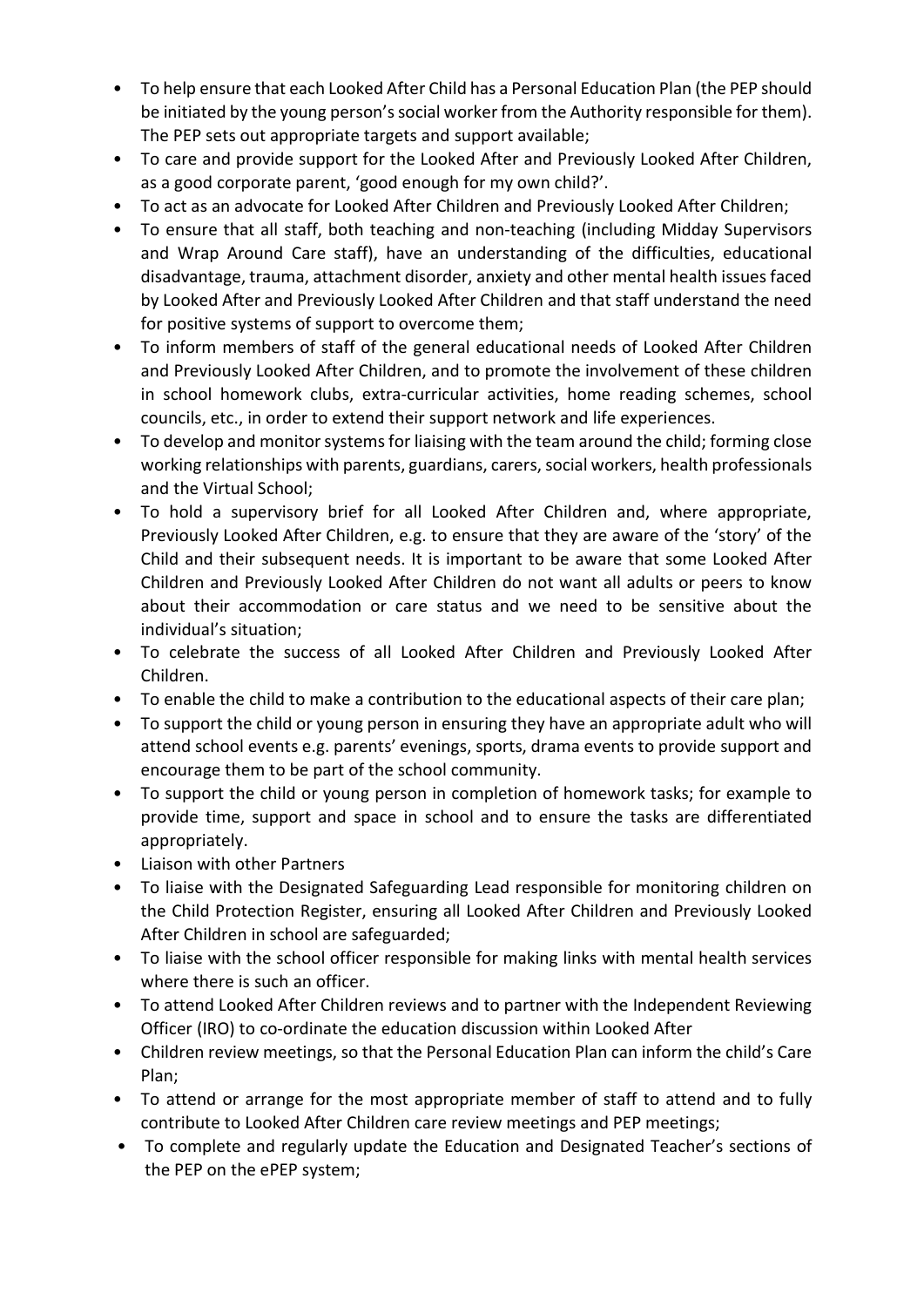- To be the named contact for colleagues in the Virtual School and other professionals as appropriate;
- To ensure that the Head Teacher considers a range of strategies before internal isolation or exclusion of a Looked After Child, which should be a last resort;
- To ensure the speedy transfer of information and school records between agencies and other schools;
- To ensure the school admits Looked After Children and Previously Looked After Children in line with the Admissions Code of Practice; schools should admit all Looked After Children and Previously Looked After Children separate to 'In Year Fair Access Protocols'.
- To work proactively and with compassion, as soon as a Looked After or Previously Looked After Child begins to struggle with school (such as under-achievement, attendance, engagement, perceived difficulties, relationships with staff or peers) before any possible negative consequences begin; this may include:
	- a) to assign the child a key person (to be an advocate and source of pastoral/moral support);
	- b) talk with the child and their key person;
	- c) speaking directly to the Virtual School or the child's Social Worker;
	- d) the effective use of Ladder of Intervention (North Yorkshire Schools only) to find out what works best to support a child;
	- e) to refer the child to the SEND Inclusion Panel/Hub (North Yorkshire Schools only)
	- f) (LAC can be referred without the need for 2 cycles of intervention evidence);
	- g) to call an urgent multi-agency meeting to find out reasons and resolutions;
	- h) to support the SENCo to write and submit an ECHAR or EHCP request (ECHAR
	- i) North Yorkshire Schools only);
	- j) if the child has an EHCP, to seek support from the SEN Caseworker for additional support or funding, or hold an interim EHCP review.

#### **Training**

- To continue to develop understanding and knowledge of Vulnerable Children and inclusion by attending training events organised by the Local Authority and other providers for example: the Virtual Schools Attachment, Trauma and Recovery Training; Emotion Coaching or Circle of Adults and Action Research; training involving developing a greater understanding of Foetal Alcohol Disorder (FASD) or Adverse Childhood Experiences;
- To attend training for Designated Teachers as appropriate;
- To support the school SENCo to undertake SENCo network meetings and training, with specific regard to supporting vulnerable children.

# The role of the Governor with special responsibility for Looked After Children and Previously Looked After Children

At Foston and Terrington Federation the Governor with special responsibility for Looked After Children and Previously Looked After Children is: Mrs Vanessa Jones

At Stillington School the Governor with special responsibility for Looked After Children and Previously Looked After Children is: Mrs Corinne Cross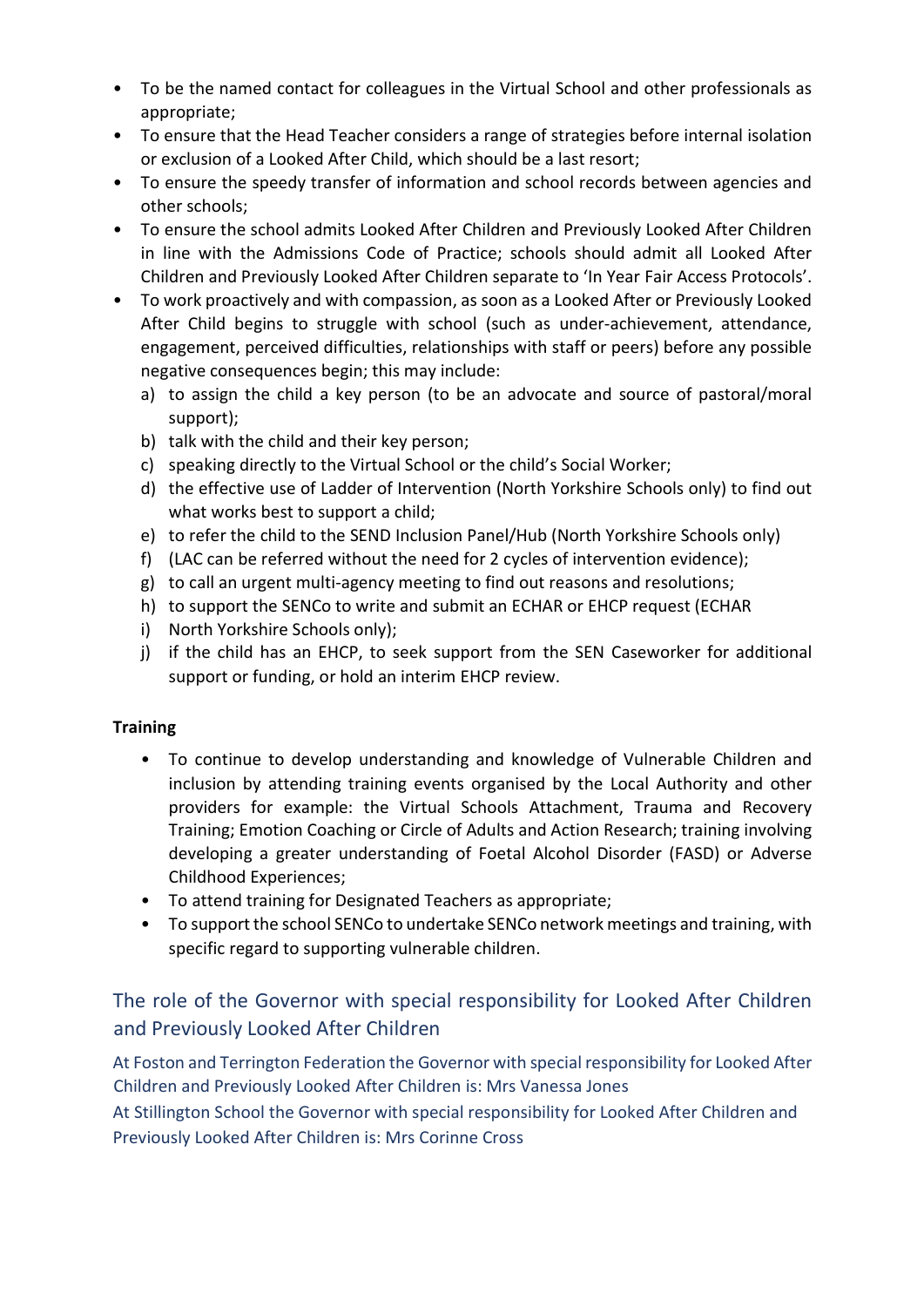The named governor will report to the Governing Body on an annual basis (unless it will be easy to identify individual children whereby work on behalf of all vulnerable groups may be more appropriate):

- Areas that may be reported;
- A comparison of test scores for Looked After Children and Previously Looked After Children as a discrete group, compared with the attainment and progress of other pupils;
- The attendance of pupils as a discrete group, compared with other pupils;
- The level of fixed term/permanent exclusions; and
- Pupil destinations.
- The named governor should be satisfied that the school's policies and procedures ensure that pupils who are Looked After or Previously Looked After have equal access to:
	- The national curriculum;
	- Public examinations;
	- Careers guidance;
	- Additional educational support;
- Extra-curricular activities;
- Work experience

# Admission Arrangements

On admission of a Looked After Child, records will be requested from the pupil's previous school by the Designated Teacher and the eGOV ePEP system will be accessed and utilised to form a sound induction and assist transition planning. An admissions meeting/PEP review is required between the DTs of both schools, School SENCo, Carer/parent, social worker and Virtual School. A date will be agreed for a new Personal Education Plan within 10 school days of a child becoming Looked After Child or 20 school days of a Looked After Child being admitted.

We will ensure that there is effective personal induction for Looked After and Previously Looked After Children starting school, new to the school and new to care. Here are some examples of what our school may deliver:

- A student buddy from the same year and / or an older year,
- A pre-start date school tour involving the buddy (possibly the DT/ SENDCo);
- A key adult who is available all the time to answer queries/ contain and redirect to other members of staff if appropriate (not necessarily teaching – could be the Secretary);
- Daily check-ins for the child with their key adult, DT or SENDCo (weekly after the first fortnight);
- Meet and greet every morning and send-off at the end of the day with a key member of staff to check everything is ok for the day ahead /next day, so this member of staff can alert others as to difficulties the child is experiencing at that time;
- A phased time-table;
- Time to meet all of their new teachers with a chance to connect/talk with them about topics they like in the subject and outside of school;
- Social Worker is involved to find out their story and to learn from everyone in the child's life to find out what works well;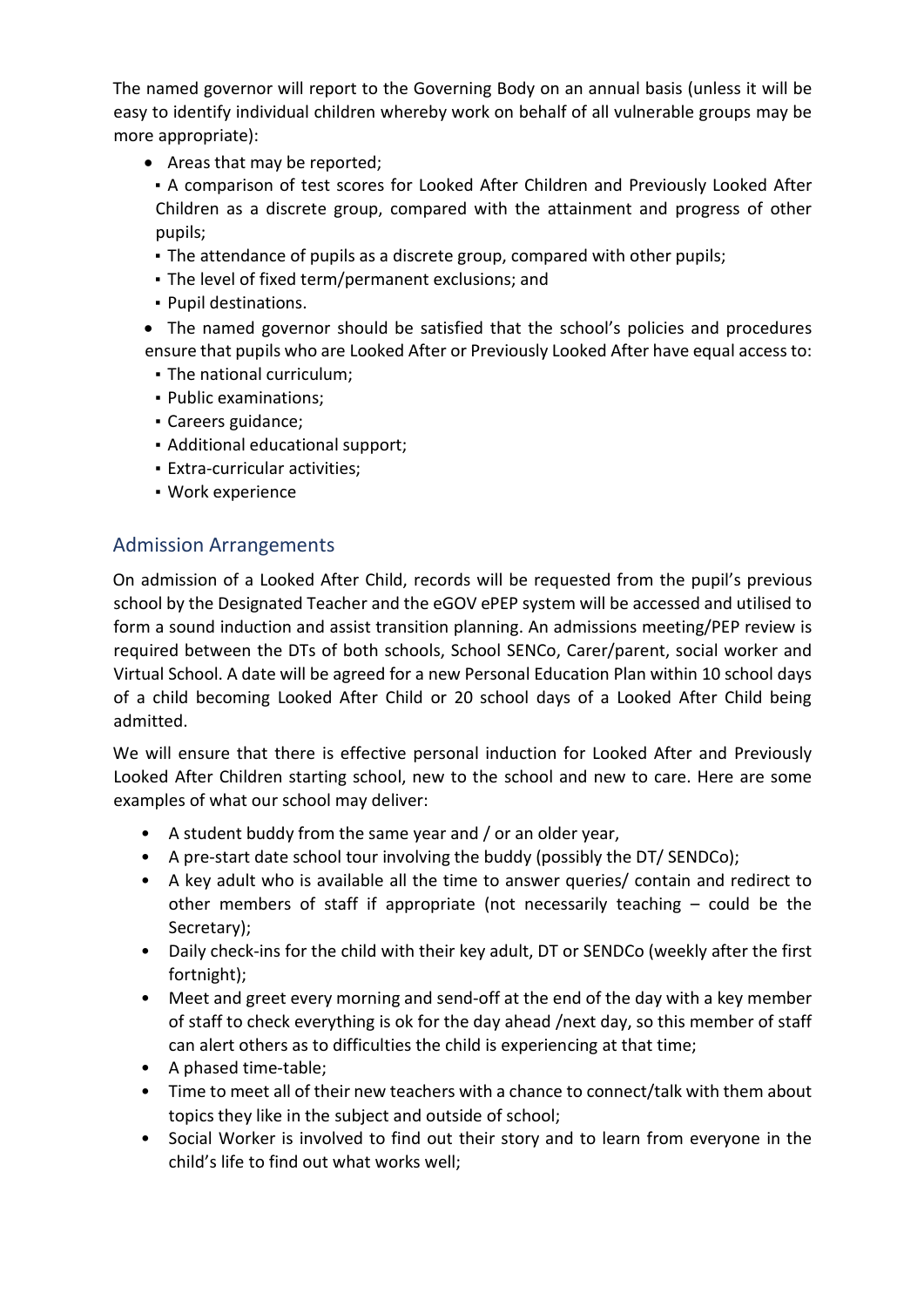- Layout of the school;
- Interventions arranged that can help them reach or exceed Age Related Expectations, etc.;
- Further examples of what can work well, can be found in the documents referenced in the Appendices.

## Involving the Young Person

It is important that a young person is aware that information is being recorded regarding their personal circumstances. How this is shared with them clearly depends on their age and understanding. It is good practice to share with a young person appropriate records that are held by school and the local authority. The explanation should emphasise that the school, the social worker, their carer(s), parents or guardians are working together to help them achieve in school. It is courtesy to ask them what they would like staff to know / not know. Communication with Other Agencies

The Designated Teacher should proactively engage with other professions to create a team around the child (e.g. SEN, CAMHS, Virtual School) to enable school to respond effectively to looked-after and previously looked-after children's needs. As a school we will develop a close working relationship with the child's carers and social worker. We will understand the child's story and keep updated about their life outside of school, which might have an impact on the child's emotional wellbeing on a daily basis such as court proceedings, family contact arrangements (NYCC Family Time) and sessions etc.

For Looked After Children, school will ensure that a copy of all reports (e.g. end of year reports) are forwarded to the young person's Social Worker in addition to the Foster Carer or Residential Carers. It will be agreed at the PEP meeting what information parents will receive; this needs to be in line with the legal framework. A Social Worker will advise us on correspondence with parents and approaches to normalise consent for routine school activities.

For Previously Looked After Children (and for those placed with family members), school will ensure that parents or guardians with parental responsibility are able to approach the Designated Teacher to discuss the support needs of their child.

## Assessment, Monitoring and Review Procedures

Each Looked After pupil will have a Care Plan that will include a Personal Education Plan (PEP) recorded on eGov. Our school will work in partnership with the Virtual school, parents, carers and social worker for the child to ensure the PEP is of high quality. This will identify, success, specific areas of concern and include achievable targets. The PEP is age group specific. Areas for consideration will include:

- A narrative on the current situation/progress.
- The child's views on how they see they have progressed and what support they consider to be most effective; What's working well for this child?
- What are your concerns for this child around their education?
- What are the team members around the child going to change to help this child make accelerated progress, to feel safer, to feel they belong, to build secure attachments with staff and peers, so they can achieve well?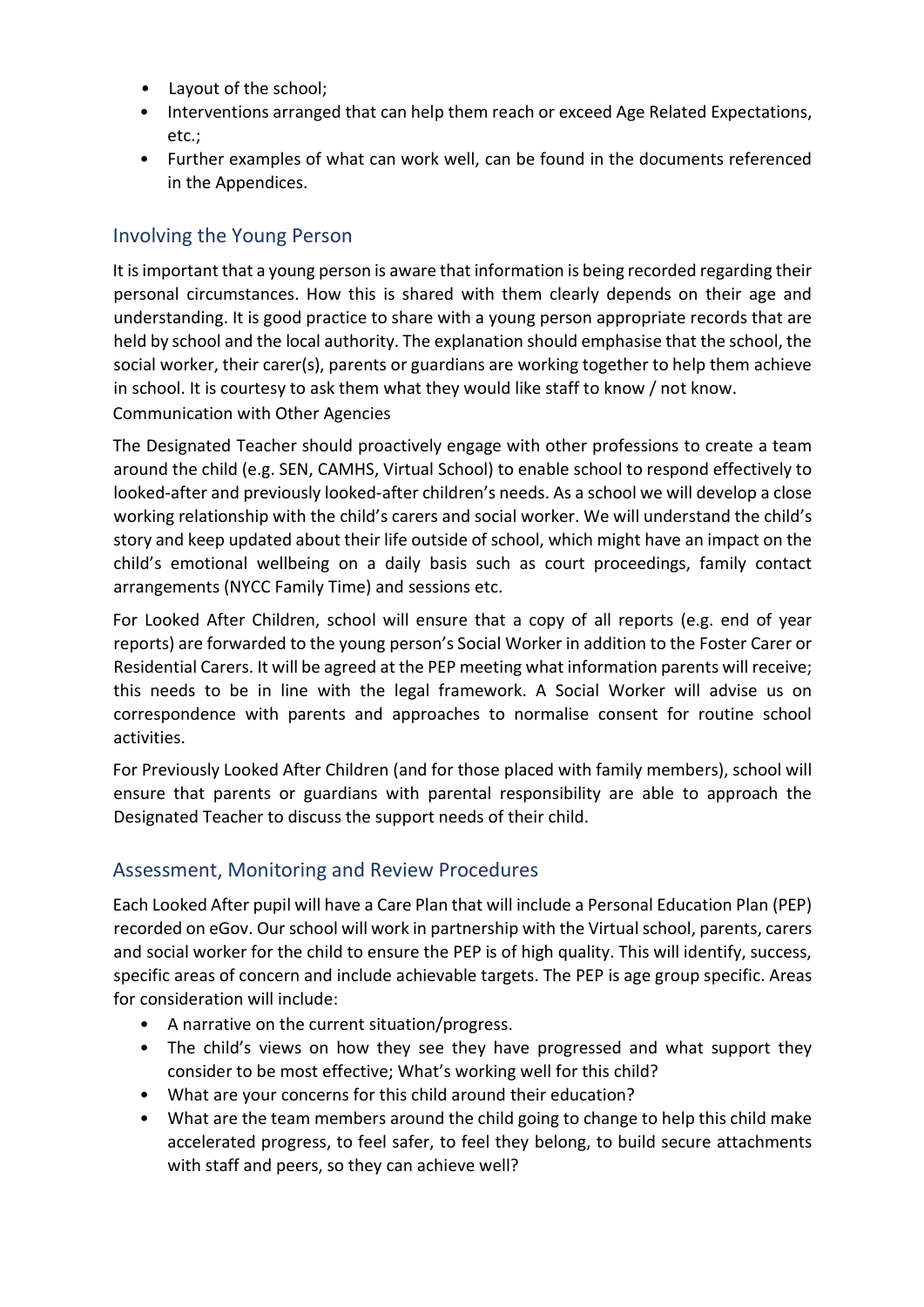- Attendance (high expectations but looking for patterns of non-attendance);
- Achievement Record (academic or otherwise);
- Emotional regulation (how school staff are meeting the SEMH needs of the child, how they are applying their Emotion Coaching training);
- What will happen or is already happening to identify and support any mental health needs relevant to the child's education?
- Homework (for example, can this be completed in school, at a club);
- Involvement in Extra Curricular Activities (many looked after children haven't had the same opportunities to attend clubs as other children);
- Special Educational Needs and Disabilities (if any);
- EHCP, EHCAR (if any);
- Development needs (short and long-term development of skills, knowledge or subject areas and experiences); and
- Long-term plans and aspirations (targets including progress, career plans and aspirations);
- Evidence of Pupil Premium Plus (PP+) expenditure.
- Evidence of the impact of intentions and support funded by PP+ are having directly on this child.

# Legal Framework for Looked After Children and Previously Looked After Children:

The term 'looked-after' has a specific, legal meaning, based on the Children Act 1989. There are a few exceptions, which have been introduced purely for statistical purposes and wherever these occur appropriate guidance is given in order to achieve consistency and comparability of data between local authorities.

Under the Children Act 1989, a child is looked-after by a local authority if they fall into four main groups:

- Children who are the subjects of emergency orders for their protection (Sections 44 and 46)
- Children who are the subjects of a care order (Section 31) or interim care order (Section 38)
- Children who are compulsorily accommodated this includes children remanded to the local authority or subject to a criminal justice supervision order with a residence requirement (Section 21)
- Children who are looked after on a voluntary basis are "accommodated" by the local authority under Section 20 of the Children Act – they may live in foster care, in a Children's Home or in a residential school.

It is possible that a placement order is made without a care order or interim care order being made, or the child not being subject to section 20 of the 1989 Act. For example, the local authority working with a family and believing that the child should be removed and be placed for adoption. The local authority does not have to apply for a care order first (though this would be the usual situation) and then a placement order; it could apply simply for a placement order.

For all children who receive more than 75 days of 'short breaks' in every 12 months, Looked After Children status applies and an independent Reviewing Officer is appointed. As the care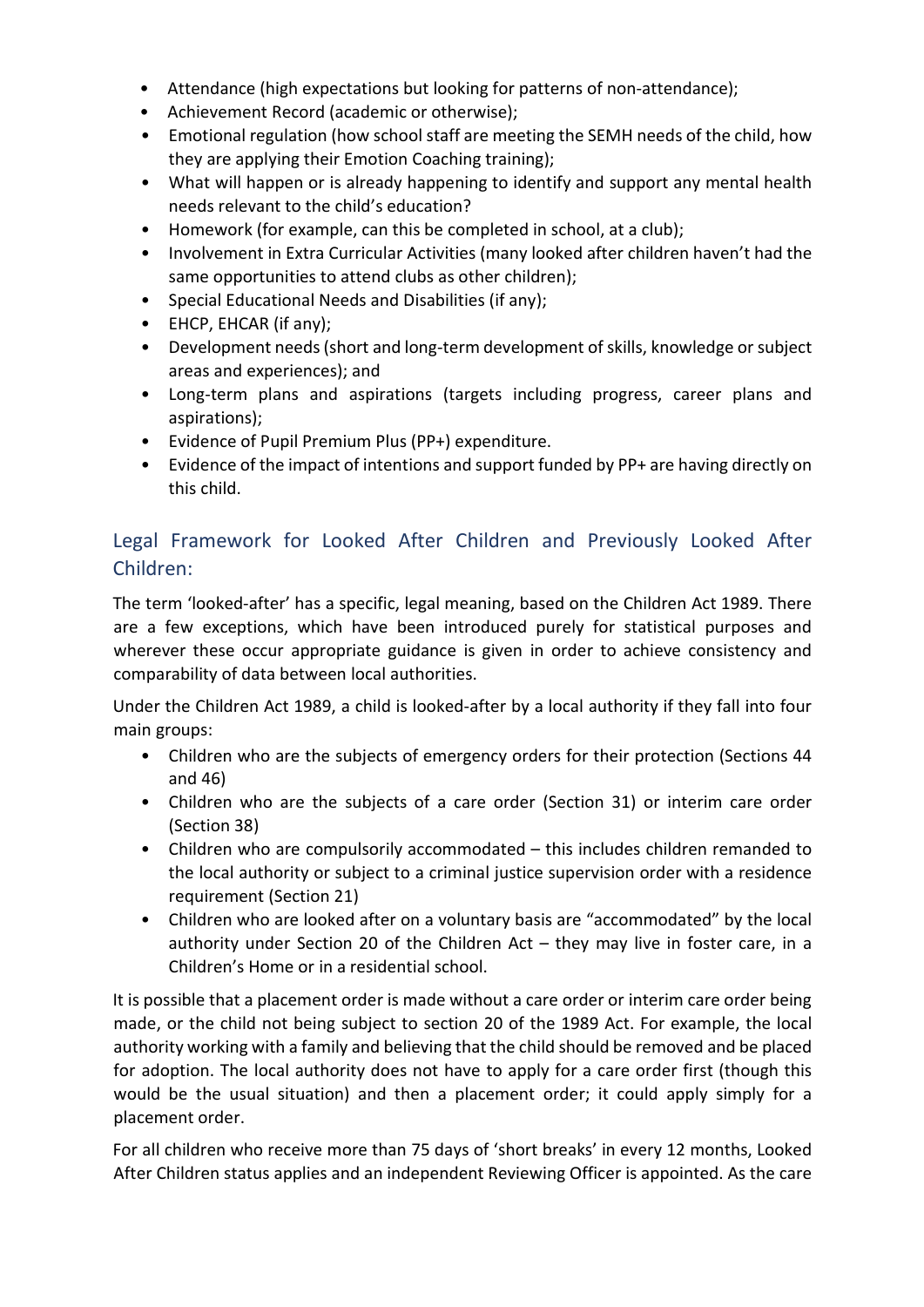arranged is not continuous, academic attainment does not have to be reported in the same way to the DfE.

The LA has a duty under Section 1 of the Children and Social Work 2017 to apply corporate parenting principles to Looked After Children and Care Leavers. See associated guidance.

### Provision of accommodation

Local authorities can provide children with accommodation under a wide range of circumstances, for example:

- as the result of an agreement between the local authority and the child's parents or guardians that being accommodated would be in the child's best interest
- the child having been remanded to the care of a local authority by a criminal court because the child is helping the police with their enquiries
- the child has been placed for adoption, and the local authority is acting as the adoption agency
- the child is subject to a police protection order.

In all these examples, the child will be subject to a different legal status, and the circumstances will be very different. However, in every case, the child is being looked after under the terms of the act because he/she is being accommodated.

### Continuous period of more than 24 hours

Section 22 of the Children Act stipulates very clearly that for a child to be looked-after by a local authority, he/she needs to be accommodated for a continuous period of more than 24 hours. Periods of being looked-after of less than 24 hours in total are recorded.

#### Exception

The only two exceptions to the rule that for a child to be looked-after is that he/she needs to be accommodated for a continuous period of more than 24 hours relates to unaccompanied asylum-seeking children (see section 1.9.7) and children with a legal status of V3 (short-term breaks when each break is being recorded as an individual episode). For statistical purposes, information is required for this group of children for receiving respites for periods of less than 24 hours duration, providing the periods include an overnight stay. For further information on the recording of data for children being looked-after under a series of short-term breaks see section 1.9.

#### Care order

A child is looked-after when subject to a care order. There are no exceptions to this rule. In these circumstances however, there is no obligation for the local authority to accommodate the child. For example, a child under a care order can be placed with their parents or other relative.

A care order continues in force until either:

- they are discharged by a court
- the child reaches his/her 18th birthday
- child leaves care through an adoption order, special guardianship order or child arrangement order.

A local authority cannot unilaterally end a care order, and therefore a child, once subject to a care order, will remain looked-after until one of the above events occurs. However, when a